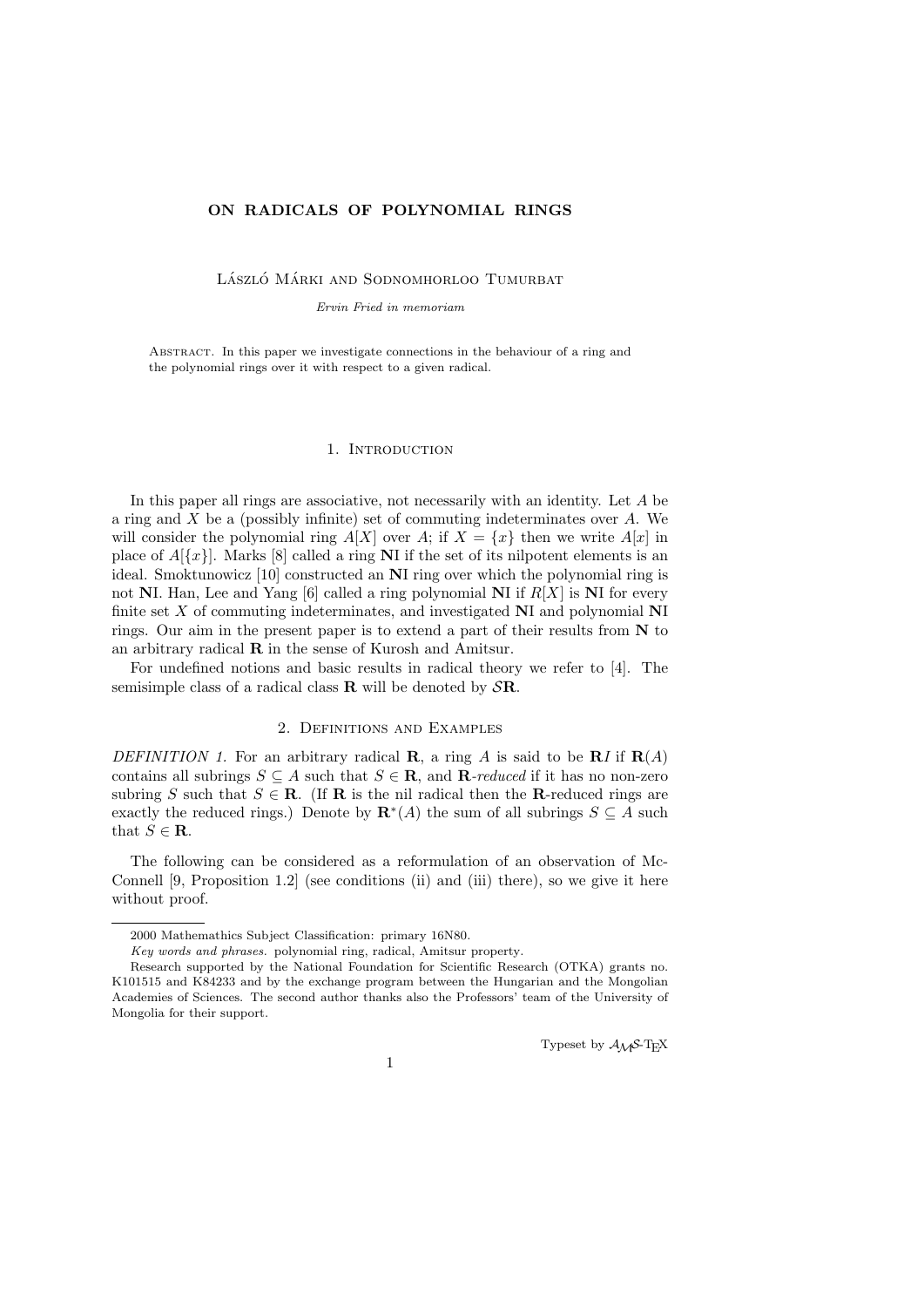**PROPOSITION 1** (cf. [9, Proposition 1.2]). For a ring A and a radical **R**, the following are equivalent.

- (i) A is an  $\mathbf{R}$ I ring.
- (ii)  $\mathbf{R}(A) = \mathbf{R}^*(A)$ .
- (iii)  $A/\mathbf{R}(A)$  is an **R**-reduced ring.

DEFINITION 2. A ring A is said to be *polynomial*  $\mathbf{R} I$  if  $A[X]$  is  $\mathbf{R} I$  for every finite set X of commuting indeterminates.

Clearly, if  $A[X]$  is RI for a finite set X and Y is a subset of X then  $A[Y]$  is also RI. In particular, if a ring A is polynomial RI for a radical R then A is RI.

Next we present examples of RI rings and polynomial RI rings.

NOTATION. The following symbols will be used:

B is the Baer (prime) radical, L is the Levitzki radical,  $N$  is the Köthe (nil) radical, J is the Jacobson radical, G is the Brown–McCoy radical.

It is well known that  $B \subset L \subset N \subset J \subset G$ , where all inclusions are strict.

*Example 1.* Every zero ring  $A^0$  is polynomial **R**I for any radical **R**.

Indeed, let  $S^0 \subseteq A^0$ ,  $S^0 \in \mathbf{R}$ . Since  $S^0 \triangleleft A^0$ , we have  $S^0 \subseteq \mathbf{R}(A^0)$ . Thus we obtain  $\mathbf{R}^*(A^0) \subseteq \mathbf{R}(A^0)$ , so  $A^0$  is an  $\mathbf{R}$ I ring by Proposition 1. Next, for any finite set X and any natural number n,  $A^0[X]$  is also a zero ring, hence it is an **RI** ring, and thus  $A^0$  is a polynomial **RI** ring.

Recall that a radical **R** is said to be *strict* if, for every ring  $A$ ,  $\mathbf{R}(A)$  contains all subrings  $S \subseteq A$  such that  $\mathbf{R}(S) = S$ . Clearly, a radical **R** is strict if and only if every ring A is RI.

*Example 2.* For a strict radical **R**, every ring A is polynomial **RI**. In particular, this holds for any A-radical  $\bf{R}$  in the sense of Gardner [3].

Indeed, if X is a finite set of commuting indeterminates and  $\mathbf{R}(S) = S \subseteq A[X]$ , then  $S \subseteq \mathbf{R}(A[X])$  by the strictness of **R**.

*Example 3.* Let  $\mathbb Q$  be the rational number field and  $\mathcal U(\mathbb Q)$  be the upper radical of  $\mathbb Q$  (the largest radical for which  $\mathbb Q$  is semisimple). Let **R** be any radical such that  $J \subseteq R \subseteq U(\mathbb{Q})$ . Then  $\mathbb Q$  is not an RI ring.

Indeed, take the set J of all rational numbers with even numerator and odd denominator. *J* is obviously a ring and, for any  $a = \frac{2k}{2m+1} \in J$ , it is straightforward to check that  $b = \frac{a}{a-1} = \frac{2k}{2(k-m)-1} \in J$ , and b is a solution of the equation  $a \circ b =: a + b - ab = 0$ . Hence  $(J, \circ)$  is a group, that is, J is a Jacobson radical ring. Thus  $J \in \mathbf{J} \subseteq \mathbf{R} \subseteq \mathcal{U}(\mathbb{Q})$ . Hence  $0 \neq J = \mathbf{R}(J)$ , and  $\mathbf{R}(\mathbb{Q}) = 0$ . Therefore  $\mathbb{Q}$  is not an RI ring.

Example 4.  $\mathbb Q$  is a polynomial **RI** ring for any radical **R** such that  $B \subseteq R \subseteq N$ .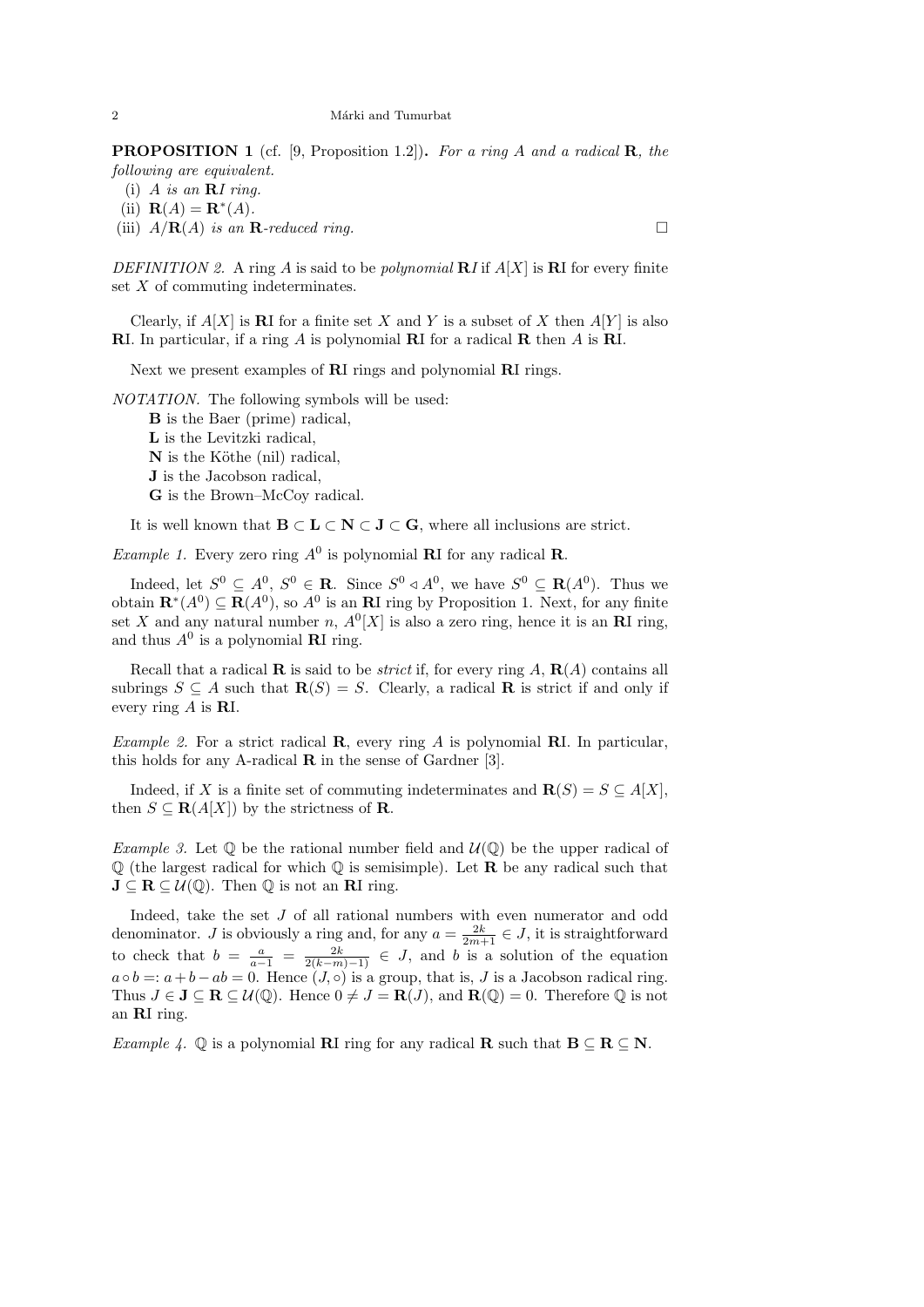Clearly,  $N(\mathbb{Q}[X]) = 0$  because  $\mathbb{Q}[X]$  is a reduced ring. Therefore  $\mathbf{R}(\mathbb{Q}[X]) = 0$ . And since  $\mathbb{Q}[X]$  has no non-zero nilpotent elements, if  $S = \mathbf{R}(S) \in \mathbb{N}$  for a subring S of  $\mathbb{Q}[X]$  then  $S = 0$ . Thus  $\mathbb{Q}$  is a polynomial **RI** ring.

The following is clear.

Example 5. The matrix ring  $M_n(F)$  over an arbitrary field  $F(n \geq 2)$  is not a polynomial **RI** ring for any radical **R** such that  $\mathbf{B} \subseteq \mathbf{R} \subseteq \mathcal{U}(M_n(F)).$ 

The next two examples are taken from [6].

*Example 6.* Let F be a field, Z be the ring of integers and  $\{t_n \mid n \in \mathbb{Z}\}\$  be commuting indeterminates over F. Set

$$
A = F[{t_n}_{n \in \mathbb{Z}}]/({t_{n_1}t_{n_2}t_{n_3} | n_3 - n_2 = n_2 - n_1 > 0})
$$

and  $R = A[x, \sigma]$ , the skew polynomial ring in one indeterminate x over A, where σ is the F-automorphism of A satisfying  $\sigma(t_n) = t_{n+1}$  for all  $n \in \mathbb{Z}$ . Then R is polynomial NI.

Example 7. Smoktunowicz [10, Theorem 12] constructed a ring  $R$  (in fact, an algebra over an arbitrary countable field) such that  $A$  is nil but the polynomial ring  $A[x, y]$  in two commuting indeterminates is not nil. Hence A is NI but not polynomial NI. (If we want a ring with identity with the same property then we can take the Dorroh extension of A with  $\mathbb{Z}$ .) On the other hand, by Example 2 above, A is polynomial RI for any strict radical R.

DEFINITION 3. Let **R** be an arbitrary radical and  $x_1, x_2, \ldots, x_n, \ldots$  be commuting indeterminates. Put  $\mathbf{R}_n = \{A \mid A[x_1,\ldots,x_n] \in \mathbf{R}\}\$ . Clearly,  $\mathbf{R} = \mathbf{R}_0 \supseteq \mathbf{R}_1 \supseteq \mathbf{R}_2$  $\cdots \supseteq \mathbf{R}_n \supseteq \ldots$  Gardner [2] proved that each  $\mathbf{R}_n$   $(n = 0, 1, 2, \ldots)$  is a radical.

DEFINITION 4. For an arbitrary radical  $\mathbf{R}$ , a ring A is said to be an absolute **R**-ring if  $A[x_1,\ldots,x_n] \in \mathbf{R}$  for all  $n \geq 0$ , hence for the class  $\overline{\mathbf{R}}$  of all absolute **R**-rings we have  $\overline{\mathbf{R}} = \bigcap_{n \in \mathbb{N}} \mathbf{R}_n$ , and  $\overline{\mathbf{R}}$  is a radical class.

DEFINITION 5. A class M of rings is said to be *polynomially extensible* if  $A[x] \in$  $M$  for all rings  $A \in \mathcal{M}$ .

The following notion was introduced in [15].

DEFINITION 6. Let **R** be a radical,  $\kappa$  be a cardinal number and X be a set of commuting indeterminates of cardinality  $\kappa$ . To indicate the latter, we write  $X_{\kappa}$  for  $X$ ; to allow a unified treatment, we also write  $X_0$  for the empty set. We say that **R** has the  $\kappa$ -Amitsur property if, for all rings A,

$$
\mathbf{R}(A[X_{\kappa}]) = (A \cap \mathbf{R}(A[X_{\kappa}]))[X_{\kappa}].
$$

For  $\kappa = 1$  we say that **R** has the *Amitsur property.* 

By [15, Proposition 2.6], if a radical **R** has the  $\kappa$ -Amitsur property for some cardinal  $\kappa$  then it has the  $\lambda$ -Amitsur property for all  $\lambda$  with  $\kappa \leq \lambda$ .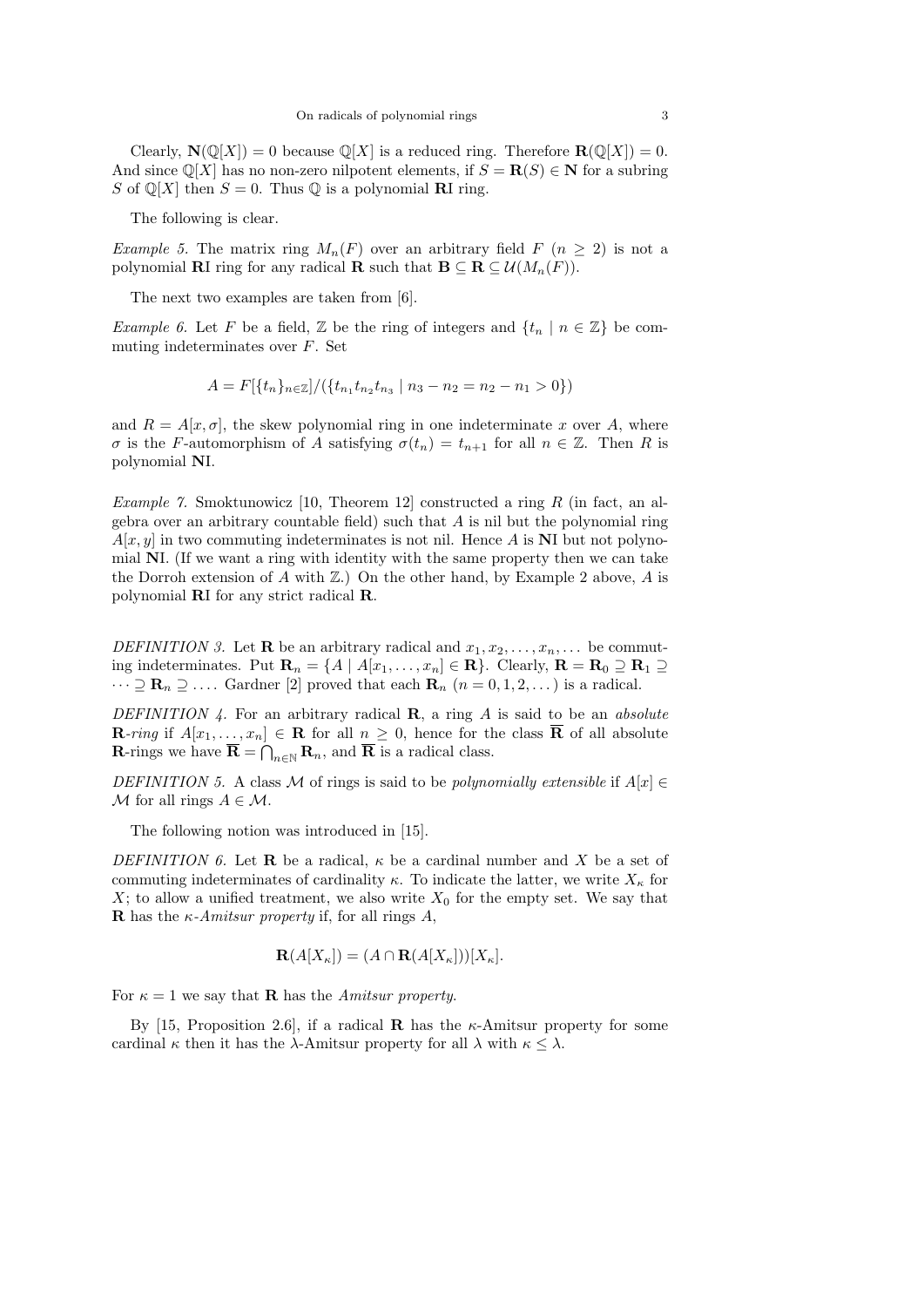### 3. RESULTS

We start with a result on strict radicals.

**THEOREM 2.** For a strict radical **R**, the following are equivalent.

- (i)  $\mathbf{R}(A[x]) = \mathbf{R}(A)[x]$  for every ring A.
- (ii) R has the Amitsur property.
- (iii)  $S\mathbf{R}$  is polynomially extensible.

*Proof.* (i)  $\implies$  (ii): Krempa [7, Theorem 1] observed that **R** has the Amitsur property if and only if  $(A \cap \mathbf{R}(A|x)) = 0$  implies  $\mathbf{R}(A|x|) = 0$ . Now,  $\mathbf{R}(A)$  is a radical subring of  $\mathbf{R}(A)[x]$  hence, by condition (i), also of  $\mathbf{R}(A[x])$ , so  $\mathbf{R}(A) \subseteq \mathbf{R}(A[x])$ since **R** is strict. Therefore  $\mathbf{R}(A) \subseteq A \cap \mathbf{R}(A[x])$ , hence if the latter is zero then also  $\mathbf{R}(A) = 0$ , and then  $\mathbf{R}(A[x]) = \mathbf{R}(A)[x] = 0$  as well.

(ii)  $\implies$  (i): As we have seen just before,  $\mathbf{R}(A) \subseteq A \cap \mathbf{R}(A[x])$  and, since **R** is strict,  $\mathbf{R}(A)[x] \subseteq \mathbf{R}(A[x])$ . By the Amitsur property,  $(A \cap \mathbf{R}(A[x]))[x] = \mathbf{R}(A[x]) \in$ **R**, and then also  $A \cap \mathbf{R}(A[x]) \in \mathbf{R}$ , being a homomorphic image of  $(A \cap \mathbf{R}(A[x]))[x]$ . Clearly,  $A \cap \mathbf{R}(A[x])$  is an ideal of A, whence  $A \cap \mathbf{R}(A[x]) \subseteq \mathbf{R}(A)$ . So we have

$$
\mathbf{R}(A)[x] \subseteq \mathbf{R}(A[x]) = (A \cap \mathbf{R}(A[x]))[x] \subseteq \mathbf{R}(A)[x]
$$

which yields  $\mathbf{R}(A[x]) = \mathbf{R}(A)[x]$ .

(ii)  $\iff$  (iii): Stewart [12, Proposition 3.1] proved that every strict radical is polynomially extensible, and by [14, Theorem 3.6] a radical  $\bf{R}$  is polynomially extensible and has the Amitsur property if and only if both  $\bf{R}$  and  $\bf{SR}$  are polynomially extensible, which gives the equivalence of conditions (ii) and (iii).  $\Box$ 

Remark. Stewart [12] constructed a strict radical **R** such that  $\mathbf{R}(A[x]) \neq \mathbf{R}(A)[x]$ for some ring A, so not every strict radical has the Amitsur property.

For what comes next, the following observation of Divinsky and Sulinski will be needed. Notice that the ring  $\mathbb{Z}[X_{\kappa}]$  of polynomials with integer coefficients operates on  $A[X_{\kappa}]$  by multiplication in the obvious way.

**PROPOSITION 3** (cf. [1, Theorem]). Let **R** be a radical and  $X_{\kappa}$  be a set of commuting indeterminates. For any polynomial  $f \in \mathbb{Z}[X_{\kappa}]$ , we have  $f\mathbf{R}(A[X_{\kappa}]) \subseteq$  $\mathbf{R}(A[X_{\kappa}])$ .

THEOREM 4. Let R be a radical with the Amitsur property, and A be any ring. The following conditions are equivalent:

- $(i)$  A is polynomial **R**I.
- (ii) For every natural number  $n \geq 0$ ,  $\mathbf{R}(A[X_n]) = \mathbf{R}^*(A[X_n]) = \mathbf{R}(A)[X_n] =$  $\mathbf{R}^*(A)[X_n].$
- (iii) For every natural number  $n \geq 0$ ,  $A[X_n]/\mathbf{R}(A[X_n])$  is **R**-reduced.
- (iv) For every natural number  $n \geq 0$ ,  $A[X_n]$  is **R**I.
- (v)  $\mathbf{R}(A)$  is an absolute **R**-ring and, for every natural number  $n \geq 0$ ,  $\frac{A}{\mathbf{R}(A)}[X_n]$ is R-reduced.

*Proof.* (i)  $\implies$  (ii): Since A is polynomial **RI**,  $A[X_n]$  is **RI**, hence by Proposition 1,  $\mathbf{R}(A[X_n]) = \mathbf{R}^*(A[X_n])$ . Clearly,  $\mathbf{R}(A) \in \mathbf{R}$  is a subring of  $A[X_n]$ . Since  $A[X_n]$ is **RI**, we have  $\mathbf{R}(A) \subseteq \mathbf{R}(A[X_n])$  and also  $\mathbf{R}^*(A) \subseteq \mathbf{R}(A[X_n])$ . By Lemma 3,  $\mathbf{R}(A)[X_n] \subseteq \mathbf{R}(A[X_n])$  and also  $\mathbf{R}^*(A)[X_n] \subseteq \mathbf{R}(A[X_n])$ . Now we have

$$
\mathbf{R}(A)[X_n] \subseteq \mathbf{R}^*(A)[X_n] \subseteq \mathbf{R}(A[X_n]) = \mathbf{R}^*(A[X_n])\,.
$$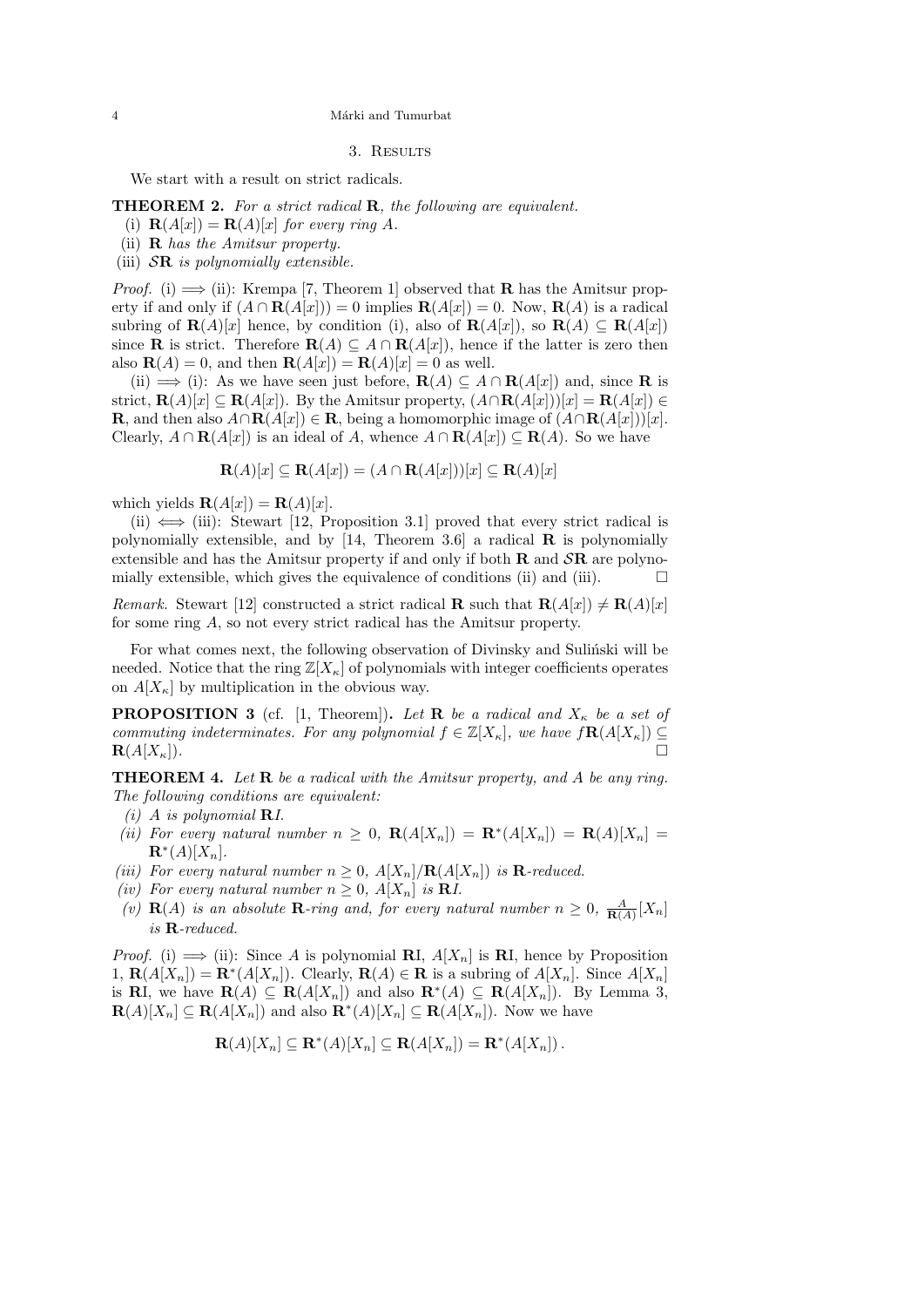Since  **has the Amitsur property, it has also the** *n***-Amitsur property, therefore**  $\mathbf{R}(A[X_n]) = (A \cap \mathbf{R}(A[X_n]))[X_n]$ . Clearly,  $A \cap \mathbf{R}(A[X_n]) \in \mathbf{R}$ , so  $A \cap \mathbf{R}(A[X_n]) \subseteq$  $\mathbf{R}(A)$ . Thus  $\mathbf{R}(A)[X_n] \supseteq \mathbf{R}(A[X_n])$ , and we have proved all the equalities in condition (ii).

(ii)  $\implies$  (iii): Since  $\mathbf{R}(A[X_n]) = \mathbf{R}^*(A[X_n])$ , every  $\mathbf{R}$ -radical subring of  $A[X_n]$ is in  $\mathbf{R}(A[X_n])$ . Therefore  $A[X_n]/\mathbf{R}(A[X_n])$  has no non-zero radical subring, as required.

(iii)  $\implies$  (iv): Since  $A[X_n]/\mathbf{R}(A[X_n])$  is **R**-reduced, every **R**-radical subring of  $A[X_n]$  is in  $\mathbf{R}(A[X_n])$ . Thus  $A[X_n]$  is RI.

 $(iv) \implies (i)$ : Clear by definition.

(ii)  $\implies$  (v): From  $\mathbf{R}(A[X_n]) = \mathbf{R}(A)[X_n]$ ,  $\mathbf{R}(A)$  is an absolute  $\mathbf{R}\text{-ring.}$  From  $\mathbf{R}^*(A[X_n]) = \mathbf{R}(A)[X_n]$  we have that  $\frac{A[X_n]}{\mathbf{R}(A)[X_n]}$  is **R**-reduced. But

$$
\frac{A[X_n]}{\mathbf{R}(A)[X_n]} \cong \frac{A}{\mathbf{R}(A)}[X_n],
$$

whence the latter ring is also R-reduced.

 $(v) \implies$  (i): Since  $\mathbf{R}(A)$  is an absolute **R**-ring,  $\mathbf{R}(A)[X_n]$  is a radical ideal of  $A[X_n]$ . Thus  $\mathbf{R}(A)[X_n] \subseteq \mathbf{R}(A[X_n])$ , and then as above,  $\mathbf{R}(A)[X_n] = \mathbf{R}(A[X_n])$ because  **has the Amitsur property. Therefore** 

$$
\frac{A[X_n]}{\mathbf{R}(A[X_n])} = \frac{A[X_n]}{\mathbf{R}(A)[X_n]} \cong \frac{A}{\mathbf{R}(A)}[X_n],
$$

and the last ring is **R**-reduced.  $\Box$ 

Han, Lee and Yang [6, Proposition 1.4] gave several equivalent conditions for a ring A to be polynomial NI, under the condition that there is a common bound for the indices of nilpotency of the nilpotent elements of A. Using Theorem 4 above, we show that several of these conditions are equivalent without any restriction on the ring A.

PROPOSITION 5. The following conditions on a ring A are equivalent:

 $(i)$  A is polynomial NI.

(ii)  $N(A)$  is absolute nil and  $A/N(A)$  is a reduced ring.

(iii)  $A/\overline{\mathbf{R}}(A)$  is an  $\overline{\mathbf{R}}$ -reduced ring, where  $\mathbf{R}$  is any radical such that  $\overline{\mathbf{N}} \subseteq \mathbf{R} \subseteq \overline{\mathbf{J}}$ .

(iv)  $A[X]$  is polynomial NI for some set X of commuting indeterminates.

*Proof.* As is well known,  $N$  has the Amitsur property, hence Theorem 4 applies.

(i)  $\implies$  (ii): By (v) of Theorem 4,  $\mathbf{N}(A)$  is absolute nil, and since  $(A/\mathbf{N}(A))[x_1,\ldots,x_n]$ is reduced,  $A/N(A)$  is also.

(ii)  $\implies$  (i): Since  $A/N(A)$  is reduced,  $(A/N(A))[X_n]$  is reduced for any n. Again by Theorem 4, our claim follows.

(ii)  $\iff$  (iii): Since  $N(A)$  is absolute nil,  $N(A) = \overline{N}(A)$ . By [15, Proposition 2.12],  $\overline{\mathbf{R}}(A) = \overline{\mathbf{N}}(A) = \mathbf{N}(A)$ , and since  $A/\mathbf{N}(A)$  is reduced,  $A/\overline{\mathbf{R}}(A)$  is also. Hence (ii) and (iii) are equivalent.  $(i) \iff (iv)$  is clear.

The following question is asked in [6]: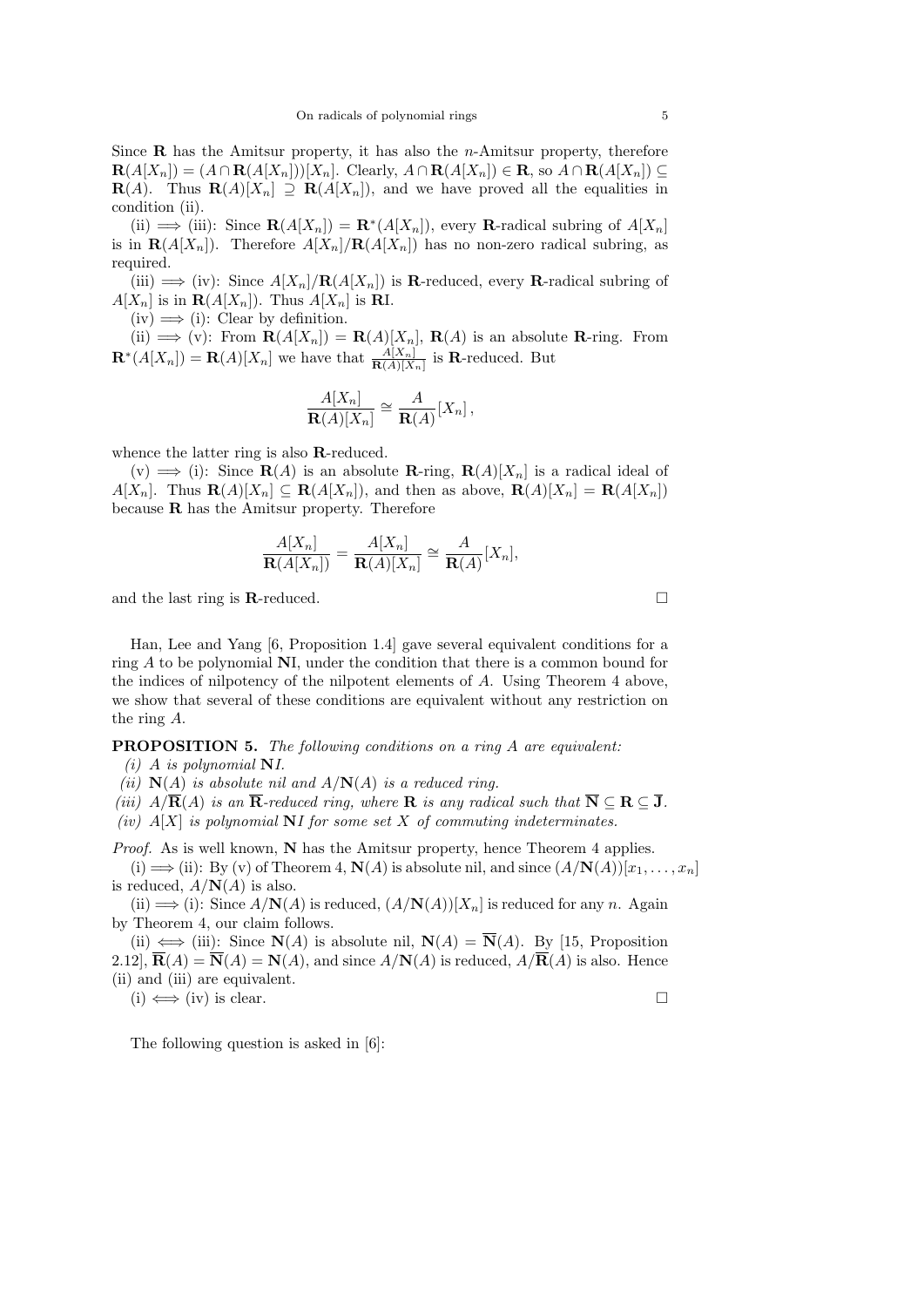Question 1. Let A be a ring such that  $A[x]$  is NI. Is then A polynomial NI?

Now it is natural to ask:

Question 2. Let A be a ring such that  $A[x]$  is RI for some radical R. Is then A polynomial RI?

Let  $\mathbb P$  denote the class of all polynomial rings in one indeterminate. For any radical **R** we consider the lower radical  $\mathbf{R}^1 = \mathcal{L}(\mathbf{R} \cap \mathbb{P})$  determined by the (homomorphic closure of) the class  $\mathbf{R} \cap \mathbb{P}$ .

PROPOSITION 6. Suppose that, for a radical R, Question 2 has a positive answer for every ring A. Then  $\mathbf{R}^1 = \mathbf{R}_1 = \mathbf{R}_2 = \dots$ .

*Proof.* Let A be in  $\mathbf{R}_1$ , so that  $A[x] \in \mathbf{R}$ ; then by the assumption  $A[x, y] \in \mathbf{R}$ , and so  $A[x][y] \in \mathbf{R}$ . Hence  $A \in \mathbf{R}_2$ , thus  $\mathbf{R}_1 = \mathbf{R}_2$  and  $\mathbf{R}_1 = \mathbf{R}^1$ . .

**COROLLARY 7.** Let **R** be a radical such that  $\mathbb{R}^1 \neq \mathbb{R}_1$  or  $\mathbb{R}_1 \neq \mathbb{R}_2$ . Then Question 2 has a negative answer for some  $A$ .

**COROLLARY 8.** If either  $\mathbb{R}^1 = \mathbb{R}_1$  or  $\mathbb{R}_1 = \mathbb{R}_2$  for a radical  $\mathbb{R}$ , then  $\mathbb{R}^1 =$  $\mathbf{R}_1 = \mathbf{R}_2 = \dots$  .

Example 8. Question 2 has a negative answer for the Jacobson radical J. Indeed, by Smoktunowicz and Puczyłowski [11, Theorem 4.1], there exists a ring  $A$  such that  $A[x] \in \mathbf{J} \setminus \mathbf{N}$ . So  $A \in \mathbf{J}_1$  but  $A \notin \mathbf{J}_2$  because the latter would mean  $A[x, y] \cong$  $(A[x])[y]\in J$  and, as is well known,  $B[y]\in J$  implies  $B\in N$  (see e.g. [4, Proposition  $(4.9.27)$ .

Gardner [2] asked whether the chain  $\mathbf{R} = \mathbf{R}_0 \supseteq \mathbf{R}_1 \supseteq \cdots \supseteq \mathbf{R}_n \supseteq \cdots$  terminates for every radical class  $\bf{R}$ . In this connection, Gardner [2] gives examples of radicals which show that  $\mathbf{R}_0 \not\supseteq \mathbf{R}_1 \not\supseteq \cdots \not\supseteq \mathbf{R}_{n+1}$  may hold for any n. Finally, Gardner's question was answered in the negative by Tumurbat, Mendes and Mekei [13]: there exist radicals **R** such that  $\mathbf{R}_0 \not\supseteq \mathbf{R}_1 \not\supseteq \cdots \not\supseteq \mathbf{R}_n \not\supseteq \cdots$ . For such radicals Question 2 has a negative answer.

Concerning Question 1, we have:

**PROPOSITION 9.** Question 1 has a positive answer for every ring A if and only if either  $N_1 = N_2$  or  $N_1 = N^1$ .

*Proof.*  $\implies$  follows from Proposition 6. To see  $\Longleftarrow$ , notice first of all that the two conditions of equality are equivalent by Corollary 9, hence it suffices to consider only one of them. Let  $N_1 = N_2$ , and take any ring A. Since N has the Amitsur property, we have  $\mathbf{N}(A[x]) = (A \cap \mathbf{N}(A[x]))[x]$ . Now,  $\frac{A[x]}{\mathbf{N}(A[x])} = \frac{A[x]}{(A \cap \mathbf{N}(A[x]))}$  $\frac{A[x]}{(A \cap N(A[x]))[x]}$ . Since  $A[x]$  is NI,  $\frac{A[x]}{\mathbf{N}(A[x])}$  is reduced, and  $\mathbf{N}(A) \subseteq A \cap \mathbf{N}(A[x]) \subseteq \mathbf{N}(A)$ . Therefore  $\mathbf{N}(A)[x] = \mathbf{N}(A[x]) \in \mathbf{N}$ , that is,  $\mathbf{N}(A) \in \mathbf{N}_1$ , so  $\mathbf{N}(A[x_1, \ldots, x_n]) \in \mathbf{N}$ . Hence  $\mathbf{N}(A)$  is absolute nil, and by Proposition 5 A is polynomial NI.

COROLLARY 10. Question 1 has a positive answer for every ring A if and only if, for every ring B,  $B[x]$  nil implies  $B[x, y]$  nil.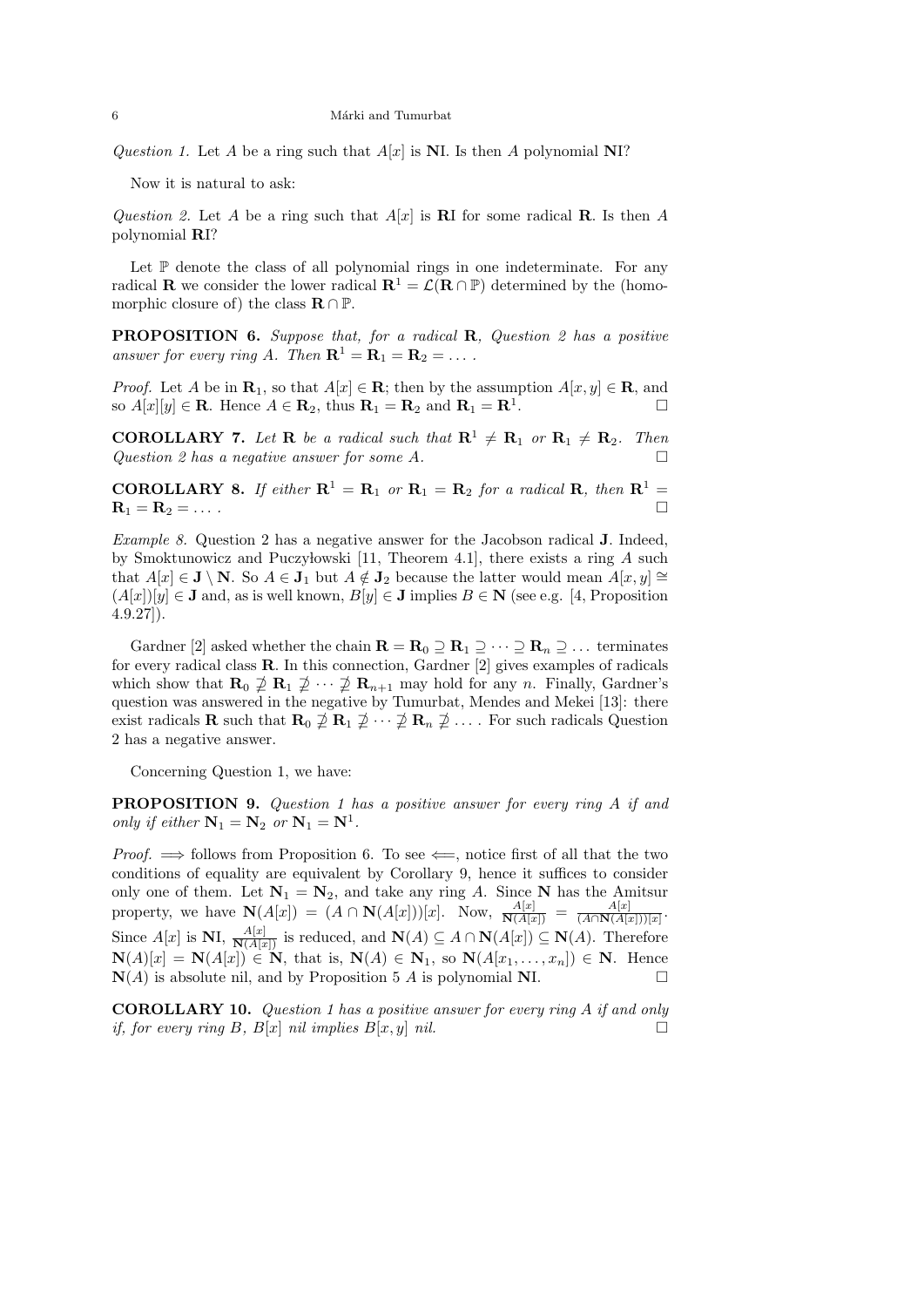**THEOREM 11.** Let  $\mathbf{R}_1 \subseteq \mathbf{R}_2$  be radicals which satisfy the Amitsur property. If  $\overline{\mathbf{R}_1} = \overline{\mathbf{R}_2}$  and a ring A is polynomial  $\mathbf{R}_2 I$ , then A is also polynomial  $\mathbf{R}_1 I$ .

*Proof.* Suppose that A is a polynomial  $\mathbb{R}_2$ I ring. Then by Theorem 4,  $\mathbb{R}_2(A)$  is an absolute  $\mathbf{R}_2$ -ring. Therefore

$$
\mathbf{R}_2(A) = \overline{\mathbf{R}_2}(A) = \overline{\mathbf{R}_1}(A) \subseteq \mathbf{R}_1(A) \subseteq \mathbf{R}_2(A).
$$

Thus  $\mathbf{R}_2(A) = \mathbf{R}_1(A)$ , hence  $\mathbf{R}_1(A)$  is an absolute  $\mathbf{R}_1$ -ring. Applying condition (v) in Theorem 4 to the radical  $\mathbf{R}_2$ , we obtain that  $\frac{A}{\mathbf{R}_2(A)}[X_n]$  is  $\mathbf{R}_2$ -reduced, and then  $\frac{A}{\mathbf{R}_1(A)}[X_n] = \frac{A}{\mathbf{R}_2(A)}[X_n]$  is an  $\mathbf{R}_1$ -reduced ring. Again by Theorem 4, A is a polynomial  $\mathbf{R}_1$ I ring.

*Remark.* Without the condition  $\overline{\mathbf{R}_1} = \overline{\mathbf{R}_2}$ , the statement is not true. For example, consider the radicals  $L \subseteq N$ . By Golod [5], there exists a ring A such that  $0 \neq$  $A \in \overline{\mathbf{N}}$  and  $\mathbf{L}(A) = 0$ . Hence  $\overline{\mathbf{L}} \neq \overline{\mathbf{N}}$ , and the ring A is polynomial NI but not polynomial LI, not even LI.

**COROLLARY 12.** If A is a polynomial **J**I ring then it is a polynomial **N**I ring. П

*Remark.* The converse is not true. For example,  $\mathbb{O}$  is polynomial NI but not even JI. Moreover, Q is not GI.

# **PROPOSITION 13.** For a ring A, the following conditions are equivalent:

- (i) A is polynomial JI.
- (ii)  $J(A)$  is absolute nil and, for every n,  $\frac{A}{J(A)}[X_n]$  has no non-zero subring S such that  $S \in \mathbf{J}$ .
- (iii)  $\mathbf{J}(A)$  is absolute nil and, for every n, every non-zero subring of  $\frac{A}{\mathbf{J}(A)}[X_n]$  has a non-zero primitive homomorphic image.

Proof. (i) and (ii) are equivalent by Theorem 4, conditions (i) and (v).

(ii)  $\Longleftrightarrow$  (iii): The Jacobson radical satisfies the Amitsur property, hence  $J(A[X_n])$  =  $(A \cap J(A[X_n]))[X_n]$ . Since  $J(A)$  is absolute nil,  $J(A)[X_n]$  is also, therefore  $J(A)[X_n] \subseteq$  $\mathbf{J}(A[X_n])$ . Now, for any radical **R** and any ring B we have  $\mathbf{R}(B) \supseteq B \cap \mathbf{R}(B[x])$ , repeating this we get  $\mathbf{R}(B[x]) \supseteq B[x] \cap \mathbf{R}(B[x,y])$ , hence  $\mathbf{R}(B) \supseteq B \cap \mathbf{R}(B[x]) \supseteq$  $B \cap B[x] \cap \mathbf{R}(B[x,y]) = B \cap \mathbf{R}(B[x,y])$ , and similarly  $\mathbf{R}(B) \supseteq B \cap \mathbf{R}(B[X_n])$ . Thus in our case we have  $J(A) \supseteq A \cap J(A[X_n])$ , whence  $J(A)[X_n] = J(A[X_n])$ . Consequently,

$$
\frac{A[X_n]}{\mathbf{J}(A[X_n])} = \frac{A[X_n]}{\mathbf{J}(A)[X_n]} \cong \frac{A}{\mathbf{J}(A)}[X_n].
$$

The required equivalence follows now from a well-known property of the Jacobson radical: a ring belongs to J if and only if it has no non-zero primitive homomorphic image.